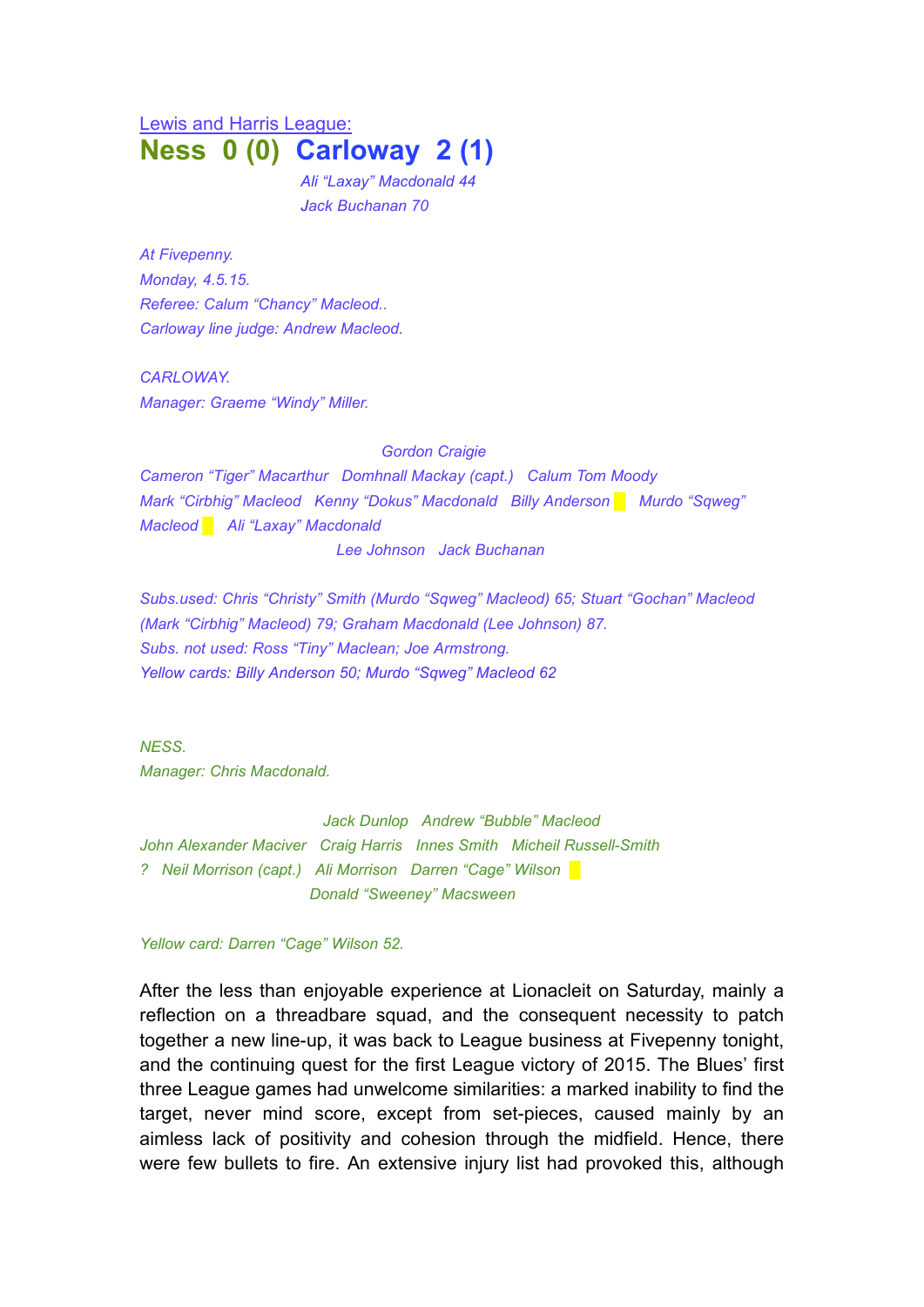the squad tonight evinced the first glimmers of a return to the preferred lineup.

Unfortunately, Norman "Taz" Morrison was still in Fife and Phil Macleod was again off-island, this time for three weeks; Donald "D.I." Maclennan had returned to work this past fortnight but was still not fully match-fit. Josh Harris was now out (hamstring) and Kevin "Barra" Macneil was also unavailable, but the good news - yes, there was some! - was that Calum Tom Moody was available, and began, unusually, on left defence; the inspirational Billy Anderson was back in central midfield, alongside another oldie-but-goldie, Murdo "Sqweg" Macleod, who returned in Benbecula, on his left; and the much-missed Lee Johnson added pace and support to Jack Buchanan up front against his old club.

The strength of the club was demonstrated by the quality of the backing provided by the young bloods, Mark "Cirbhig" Macleod, who started at righthalf/wing, and on the bench, Ross "Tiny" Maclean, Joe Armstrong, Graham Macdonald, and Stuart "Gochan" Macleod (who scored his first goal for the club against Eriskay), beside the veteran, Chris "Christy" Smith.

Ness themselves have had a mixed opening to 2015, starting brightly with a 1-0 win over Athletic in the ABC Round 1, before seeing off United and Aths in the League, but elimination from the ABC on penalties by Carloway, coupled with a thrashing by Westside and defeat in the Coop last Saturday against Southend, had no doubt dampened their aspirations. Nevertheless, at first glance, Ness looked more imposing than the side that faced the Blues in the ABC Cup, Micheil Russell-Smith now present in midfield, and perennial pain-in-the-tonsils, Andrew "Bubble" Macleod at right half/wing. The oldest man in Ness, Donald "Sweeney" Macsween, replaced Gordon Kennedy between the posts, but there was no sign of Jamie Feeney or Calum "Dola" Morrison, the latter a stand-out in the ABC Semi-Final, forcing Ali Morrison, influential in that tie also, to drop back to support his name-sake in central defence, with Darren "Cage" Wilson on their right.

For once, it was a pleasant evening at Fivepenny, for players and spectators alike to enjoy a game of football, although the pitch itself looked extremely heavy, due to the various deluges in the past few days. It was difficult to ascertain who had the advantage in the first half, probably the home side, with a reasonably strong south-easterly behind them, but, simultaneously, they had to face into the low setting Spring sun. The opening skirmishes misled the Blues' fans into thinking they had time-travelled backwards a couple of seasons as an ebullient na Gormaich burst from the traps, defying their performances of the last month, to firmly implant themselves in midfield, with the back-line pushing hard behind. Buchanan and Johnson spun and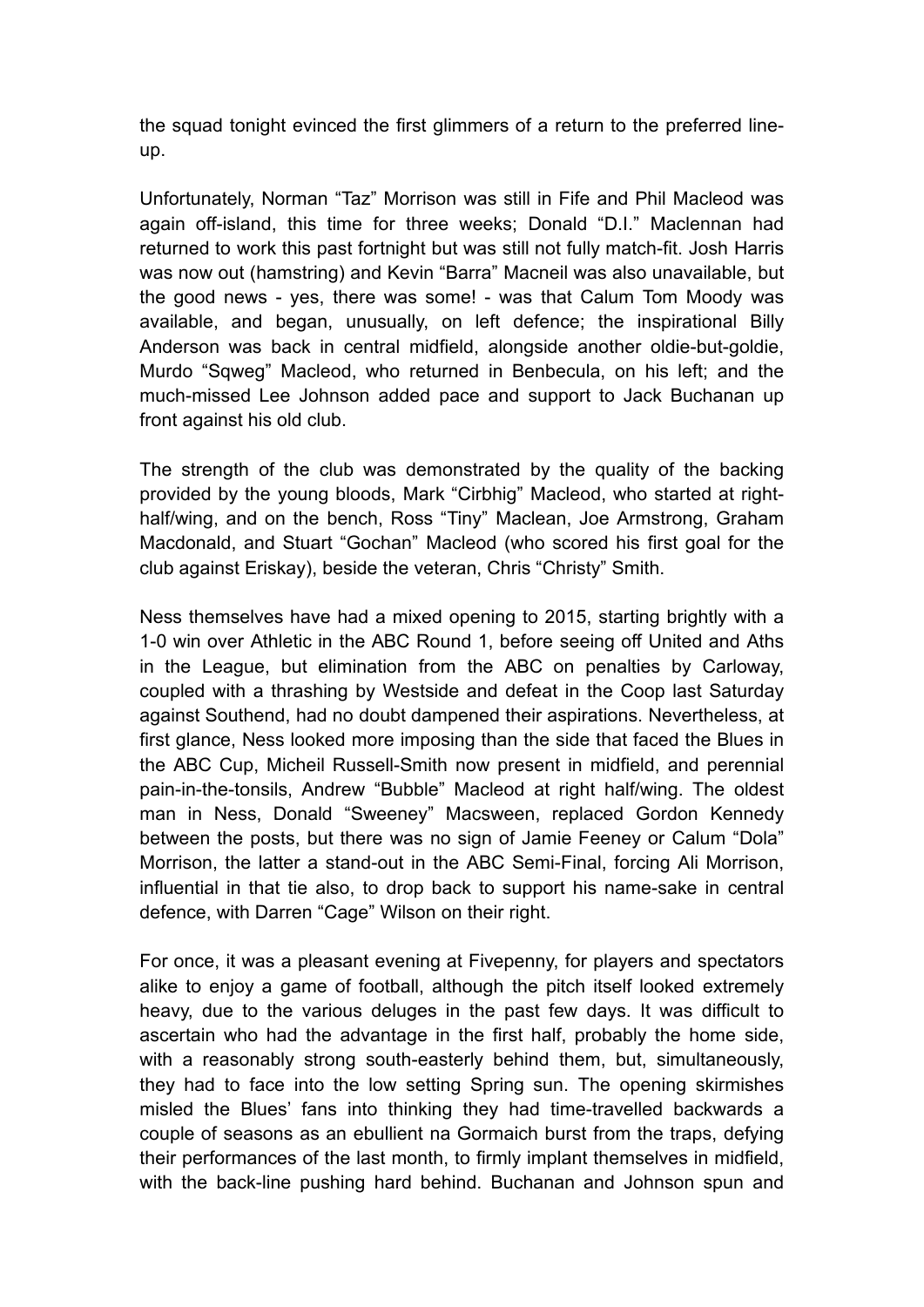turned, as "Dokus", Anderson, and "Sqweg" sought an initial rhythm to liberate them during early pressure.

However, the best early chance fell to Ness, and predictably arrived from "Bubble" on the right, who managed to elude Moody, drive behind "Laxay", and deliver a nasty square cross, 12 metres from the bye-line. Craigie raced out to fist away from Smith, 12 metres in front of his left-hand post, but Dunlop, following up, tried an immediate header in return, which the keeper managed to claw away to his left for a corner.

In 18 minutes Johnson broke diagonally towards the right behind Maciver, then made 10 metres from the bye-line, but saw his hard, low cross, booted back out by Morrison. From the throw-in, the ball travelled right through to "Dokus", 20 metres out towards the centre; the midfielder unexpectedly turned left, then sent a dangerous left-footer whizzing over "Sweeney's" rightside bar. Five minutes later "Dokus" almost registered again, when Anderson released "Laxay" moving towards the box. A heavy tackle by "Cage" saw the ball ricochet unluckily behind the right back to leave "Laxay" clear, but his immediate chip was headed out by Neil Morrison. Again, the lurking "Dokus" met it just outside the box, but his volley again cleared the bar by a couple of feet.

A couple of minutes later, clever dribbling play by Johnson, in the centre saw him move into the Niseach half, then send a beautiful, swerving diagonal rightwards between Morrison and Maciver, for Buchanan to ghost wide of his marker. However, his low hard right-footer from the edge of the box was read by the advancing keeper, who stuck out an enormous right leg to block well. A minute later "Sweeney" had to be vigilant again by moving sharply to his right to fist away another effort from "Dokus" after Macdonald gathered 20 metres out on the left, turned, and whipped in another nasty right-footer.

Although Ness were brisk and competitive, they were struggling to combat a confident Carloway who again surged forward in 31 minutes, "Laxay" meandering past three defenders before lobbing carefully over the central defenders to Buchanan, who had slipped behind Neil Morrison. Unfortunately, he could only jab at the ball spinning away from him and toe-end well-over from 16 metres. Finally, in 38 minutes, a Niseach corner on Craigie's left delivered an opportunity to the Greens as the ball cleared everyone to reach Russell-Smith, 16 minutes out by the far post. He turned inwards but in his haste fired a metre over Craigie's right-hand bar.

A minute before half-time, however, Ness suffered the cruellest blow at the worst time: Buchanan, battling hard midway within the Ness half in the centre, supplied Johnson, unmarked to his right and he burst forward into the corner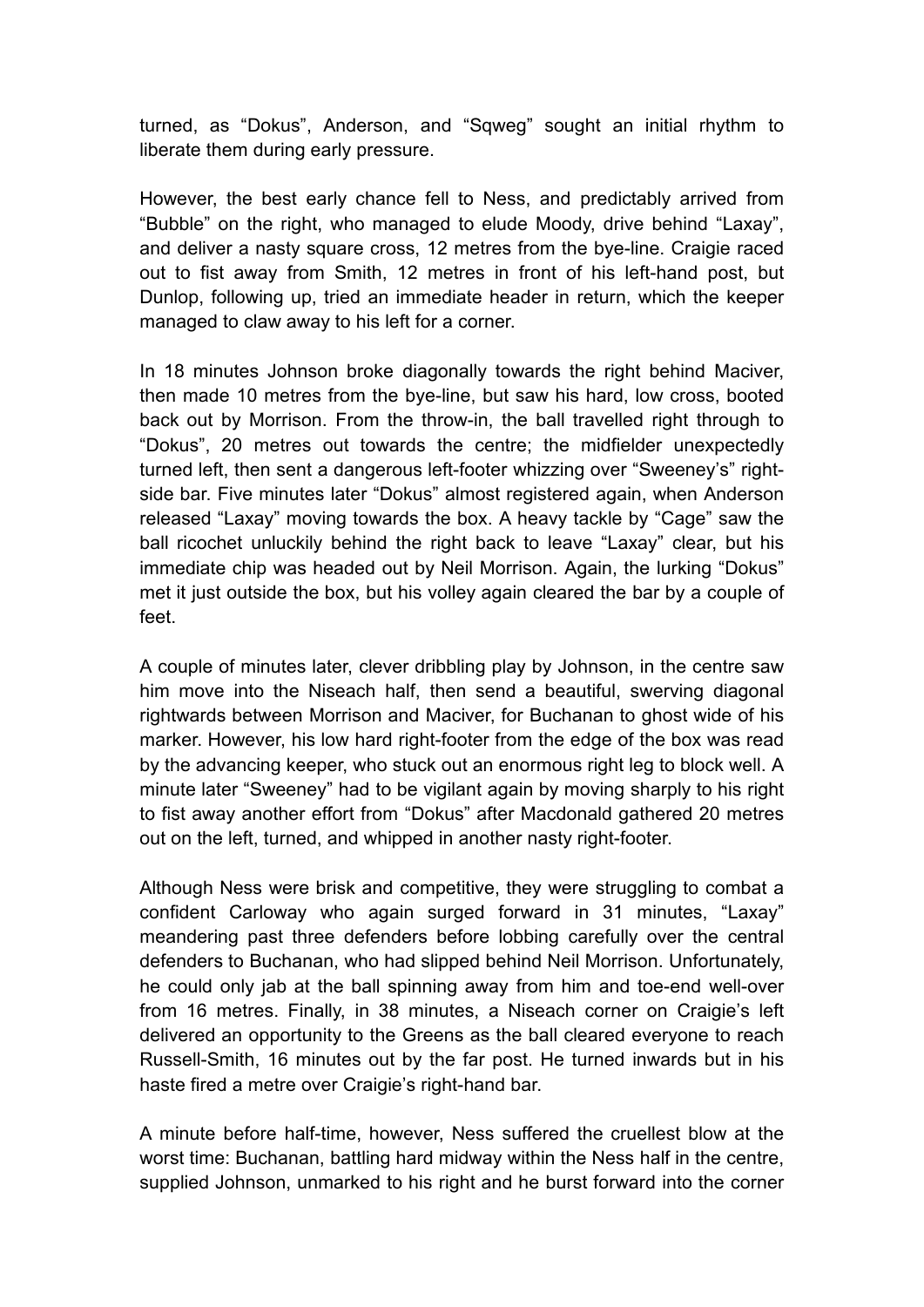of the box. Again "Sweeney" read the move and was out to block with his foot. The ball spun clear to the keeper's left, then was knocked back to Buchanan, who had progressed into the right of the box. Eight metres out, by "Sweeney's" left-hand post, he was blocked by Morrison, the ball ricocheting back and forth off both men, to move square across the face of the goal, for a surprised, unmarked "Laxay" to stab at, perhaps mishit, with his right foot. "Sweeney" moving to the centre, was completely wrong-footed as the ball trickled to his left goalwards, hit the inside of his left-hand post, and entered the net (**0-1**).

A moment later it could have been much worse when Johnson steamed off on a bewildering run down the right, then cut into the box. He made 8 metres from goal before a mix of "Sweeney" and Morrison managed to block his attempt to round the keeper, then the keeper reacted well to smother his follow-up jab at goal.

**Half-time: Ness 0 Carloway 1**

The late goal must have calmed the Carloway players' nerves, mindful of many earlier fixtures this season, where teams have repeatedly dominated but failed to turn an early control into goals. In this first half, the Blues had managed to create more goal-worthy chances than they had delivered in their previous half-dozen. The Niseachs, ironically, appeared to be experiencing na Gormaich's problem from earlier games: a lack of a solid, cohesive midfield, delivering opportunities to free-running front men.

However, a shaft of light did appear for the Niseachs in the opening 15 minutes of the second half as the earlier pace and a lack of match fitness started to affect the returnees in the Blues' outfit, and a few glimmers arrived for the home side: in 49 minutes, a free-kick on Craigie's left touch-line, 22 metres from the bye-line, came skiting low into the box, inside the Carloway right-hand post. Craigie had to scramble low to block it outwards off the line, causing an unholy melée within the Blues' box, where everyone seemed to have a kick at it, before it was booted as far as Skigersta. Two minutes later "Bubble" suddenly found himself free, 20 metres out in the centre, on the end of a Russell-Smith ball, but he snatched his shot a metre wide of Craigie's left-hand post.

In 57 minutes a Craig Harris free-kick, 24 metres out in the centre, was not too far away, a couple of feet perhaps, as it cleared the Carloway bar, but the turning-point in the team's fortunes arrived in 64 minutes. A dogged Russell-Smith sent the golden diagonal rightwards for "Bubble" to speed smoothly wide of Moody, behind "Laxay", then send a crisp low squared ball across the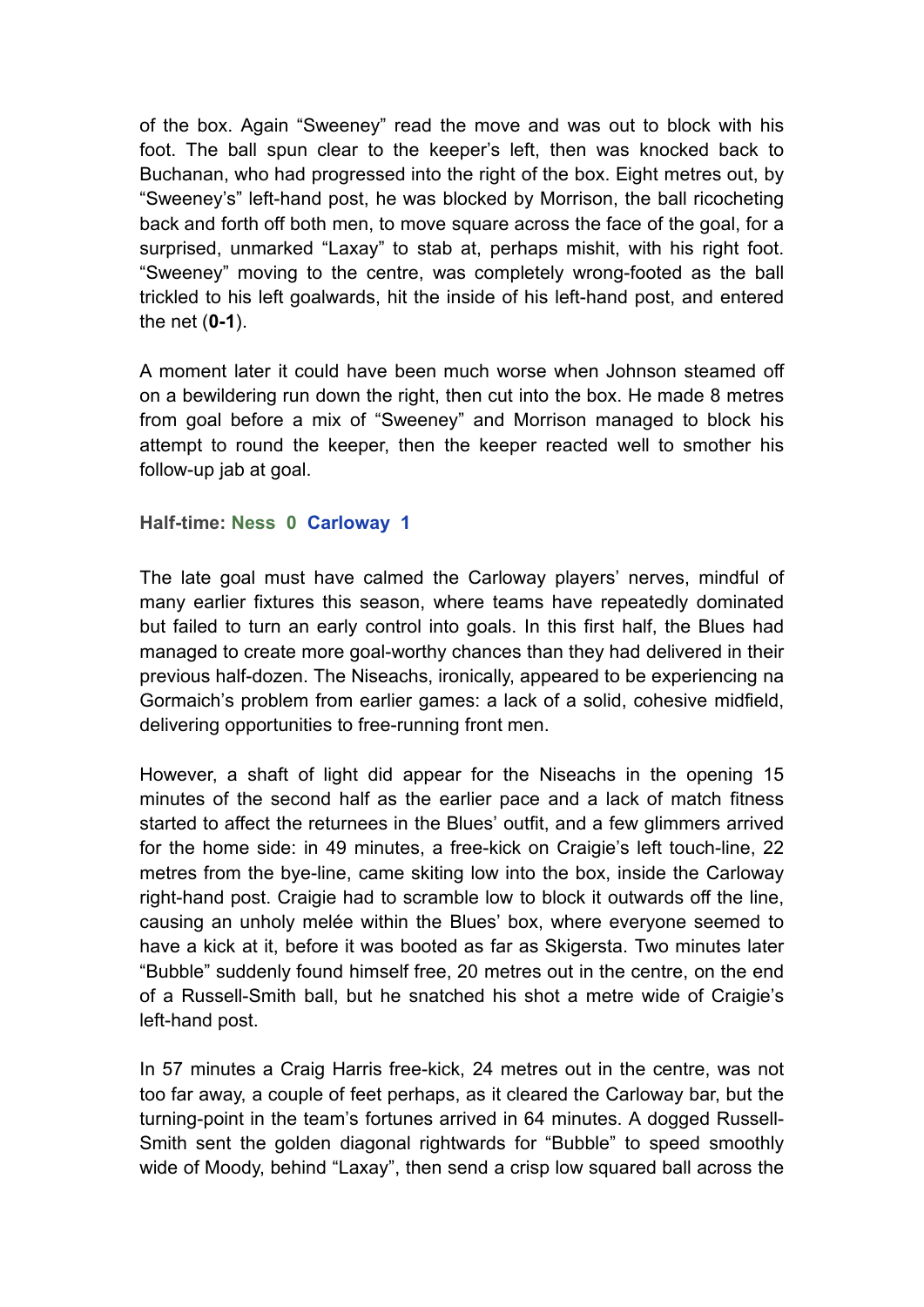face of the Carloway area,16 metres out. It eluded the retreating defence to reach Dunlop, unmarked by the far post, but he took it early, and sent the sweetest of supplies at least a metre over the helpless keeper's bar.

Na Gormaich celebrated by accepting another of the golden eggs that the Ness goose keeps laying for them. In 70 minutes Ness lost the ball just inside the Carloway half in the centre and "Dokus" burst into the opposing half before unleashing the most glorious Yaya Touré pass swirling rightwards over the Morrisons for Buchanan to run on to. The Ness left-back spotted the danger, and managed to edge the young striker out as the two of them wrestled their way to the bye-line, 2-3 metres to "Sweeney's" left. As the back turned to slip it back to his keeper, "Sweeney" advanced, but the defender's underhit return bounced to Buchanan just between them and Buchanan turned, weighed things up, then poked the ball past the stranded keeper with his right foot (**0-2**). A famous saying in Scottish football used to be, "*Firhill for thrills!*". Maybe it should now be, "*Fivepenny for clangers!*"

To say the music died after that would be reasonably accurate, although the Niseachs had one final chance to claw their way back into the game. In 77 minutes. Russell-Smith and "Bubble" combined effectively midway within the Carloway half, and released "Cage" who had started the move, to move forward unmarked towards the bye-line. Sixteen metres from the bye-line, he sent a glorious searching cross to the far post where Dunlop once more appeared unmarked, but again, this time with a clear header, he sent the ball whizzing a metre over the bar.

Three minutes later "Christy" almost rubbed salt in the wound when a break by "Laxay" on the left was cleared out to him, 24 metres out in the centre. Without hesitation, he sent a right-foot rocket high to "Sweeney's" right, but the surprised keeper reacted brilliantly to flick it away over the bar, with his right hand.

## **Full-time: Ness 0 (0) Carloway 2 (1)**

It wasn't easy - it never is, taking on the Niseachs on their home patch - but it was encouraging, mainly due to the re-affirmation of the positivity, the grit, and determination which characterized the team's endeavours throughout the 2013 Championship-winning campaign and all the way to a historic HAC Final appearance last season in Inverness. This well-oiled fluency and team understanding gradually dissipated throughout 2014 - for obvious and uncontrollable reasons: a loss of key members of the squad, because of work commitments or retiral, and an unexpectedly large number of long-term injuries to vital members of the pool. However, the fans did not have to look